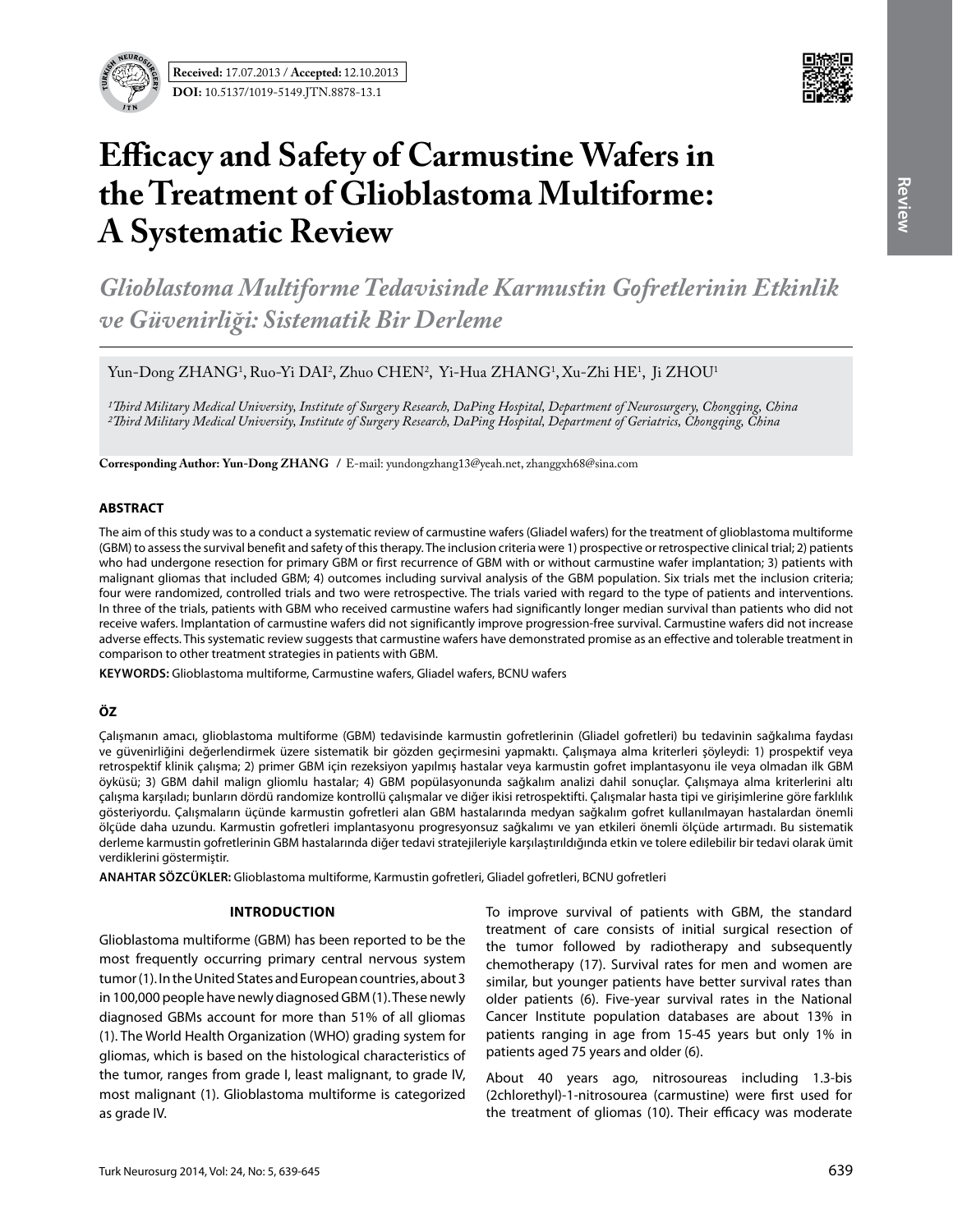but doses that produced response rates up to 50% caused severe systemic side effects (10). A few years later, polymers were developed that could in theory deliver chemotherapy beyond the blood-brain barrier, and subsequently biodegradable polymers that permitted more constant drug delivery became available and such polymers were used to create the carmustine wafer (Gliadel wafer, BCNU wafer) (10).

Several studies have found that carmustine wafers provide a survival benefit for patients with GBM. A meta-analysis published in 2007 found that treatment with carmustine wafers and temozolomide (TMZ) was more effective in improving survival than no chemotherapy (13). It was concluded that the clinical benefits of the treatment appeared to extend up to 24 months. A systematic review of Gliadel wafers used for the treatment of malignant glioma, which was also published in 2007 and included three randomized controlled trials (RTCs) and one prospective cohort study, found that two RTCs reported that patients with newly diagnosed malignant glioma who were treated with Gliadel wafers had a significant survival benefit compared with the control group (12). A study published in 2011 found that two RCTs that assessed the effectiveness of Gliadel wafers for treating patients with high-grade glioma found that compared with placebo the wafer improved survival without increasing the incidence of adverse effects (5).

The aim of this systematic review was to assess the survival benefit and safety of Gliadel wafers compared with placebo or alternative treatment in patients with GBM.

## **Methods**

## *Search Strategy*

We performed a search using the following databases in December 2012: PubMed, Google Scholar, Biomedical Central. The search terms used were the following: glioblastoma multiforme, adjuvant, carmustine or BCNU, wafers, radiotherapy or surgery; primary or recurrent. We also searched the ASCO meeting website for relevant trials. The reference lists of the clinical trials identified were searched to identify additional trials. Using these search methods, a total of 149 records were identified (Figure 1). Next, the abstracts of the identified studies were screened for relevancy and duplicate patient databases. This resulted in 134 records being excluded, leaving 15 records (Figure 1).

## *Selection of Studies*

Review studies had to meet the following criteria to be included in this systematic review: 1) prospective or retrospective clinical trial; 2) patients who had undergone resection for primary GBM or first recurrence of GBM with or without receiving Gliadel wafer implantation; 3) patients with malignant gliomas that included GBM; 4) outcomes including survival analysis of the GBM population.

Studies were excluded if 1) patients had malignant gliomas but not GBM; 2) the study was not carried out to investigate the efficacy of carmustine wafer therapy; 3) the outcomes did not include survival analysis.

## *Data Extraction*

The following data were extracted: study design, disease type, type of intervention, percentage of patients with GBM, percentage of male patients, Karnofsky performance score, median survival for GBM subgroup, survival rate, median progression-free survival, progression-free survival rate, duration of follow-up, and adverse events. The data were extracted from eligible studies by two independent reviewers. In instances where the two reviewers did not agree, a third reviewer was consulted to resolve the disagreement.



**Figure 1:** Flow diagram of study selection.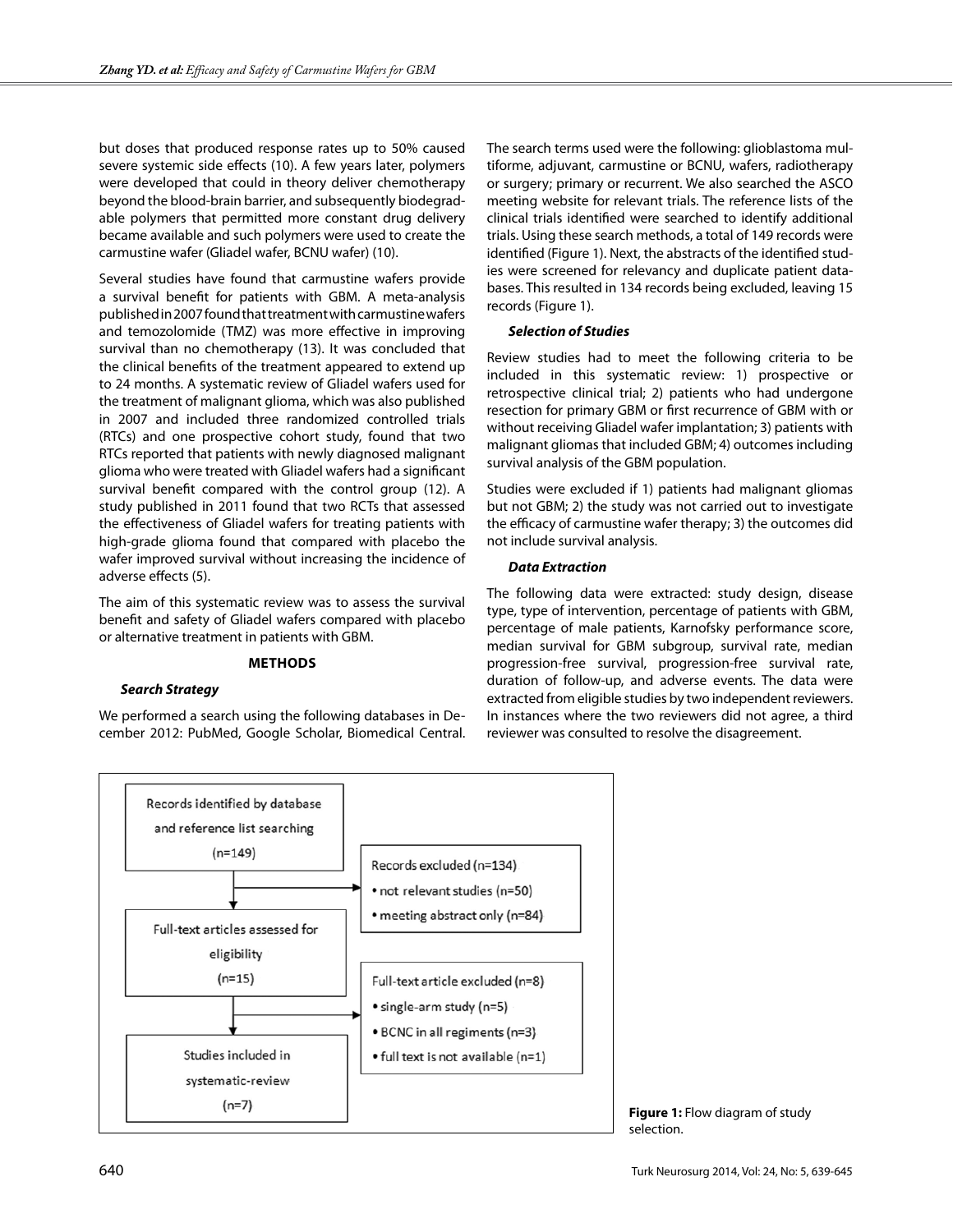## *Outcome Measures*

The primary outcome of the systematic review was median survival. Secondary outcomes were survival rate, median progression-free survival, and progression-free survival rate. Adverse events were reported and categorized.

## **Results**

## *Selection of Trials*

Our search strategy resulted in seven papers being included in our systematic review (Figure 1) (4, 8, 9, 11, 14-16). These seven papers included six different trials; one trial was presented in two papers, one analyzing the short-term results and the other analyzing the long-term follow-up results (15, 16). Three of the studies were RCTs (4, 8, 14-16) and two trials were retrospective (9, 11). The characteristics of the trials and types of patients are presented in Table I.

## *Disease Type*

The patients studied with regard to disease type varied among the trials. All the trials only included patients with newly-diagnosed tumors except for the study by Kunwar et al. in which all patients had first recurrence of GBM (8) and the study by Brem et al. in which patients had malignant recurrent brain tumors (4). The study by McGirt et al. was the only trial that only included patients with newly diagnosed GBM (9). The trial conducted by Westphal et al. included patients with malignant glioma (15, 16), and the studies by Valtonen et al. and Noël et al. included patients with Grade III and IV glioma (11, 14).

## *Type of Intervention*

In the study by Valtonen et al., one group of patients (68% GBM) was treated with Gliadel wafers and another group (100% GBM) was administered placebo wafers (14). Similarly, in the study conducted by Westphal et al. there was a Gliadel wafer group (84.2% GBM) and a placebo wafer group (88.3% GBM) (15, 16). In the study by Brem et al., patients (65.3%) were randomly assigned to surgery with Gliadel wafers or placebo wafers (4). Kunwar et al. compared patients treated with Gliadel wafers with those treated with IL13-PE38QQR (cintredekin besudotox) (8). In the study by McGirt et al., a group treated with the combination of Gliadel wafers and TMZ was compared with a group treated with TMZ alone (9). Noël et al. compared patients (71.4% GBM) treated with chemoradiotherapy followed by adjuvant chemotherapy with Gliadel wafers with patients (43.2% GBM) treated with chemoradiotherapy followed by adjuvant chemotherapy without Gliadel wafers (11).

## *Overall Survival*

Six papers included data on median survival (Table II). Patients with GBM who received Gliadel wafers were found to have significantly longer median survival in the studies of Valtonen et al., Westphal et al., and McGirt et al. (9, 14, 16). Kunwar et al., and Noël et al. did not find that Gliadel wafers significantly increased median survival in patients with GBM (8, 11). In the trial by Brem et al., Gliadel wafers lowered the risk of death with an estimated hazard ratio of 0.8 (P=0.22) in the GBM subgroup analysis that included 145 patients (4).

| <b>Study</b>             | <b>Study design</b> | <b>Disease type</b>                | <b>Type of</b><br><b>Intervention</b> | <b>Patient</b><br>number | <b>GBM n(%)</b>                           | Male $(\% )$  | <b>KPS</b>              |
|--------------------------|---------------------|------------------------------------|---------------------------------------|--------------------------|-------------------------------------------|---------------|-------------------------|
| Valtonen<br>1997 (14)    | <b>RCT</b>          | Primary Grade III<br>and IV glioma | GW vs.<br>Placebo                     | 16 vs. 16                | 11 vs. 16<br>$(68.8 \text{ vs. } 100)$    | 50 vs. 37.5   | 75 vs. 90<br>(Median)   |
| Westphal<br>2003 (16)    | <b>RCT</b>          | Primary<br>malignant<br>glioma     | GW vs.<br>Placebo                     | 120 vs. 120              | 101 vs. 106<br>$(84.2 \text{ vs. } 88.3)$ | 63.3 vs. 70.0 | <b>NA</b>               |
| Westphal<br>2006 (15)    | <b>RCT</b>          | Primary<br>malignant glioma        | GW vs.<br>Placebo                     | 120 vs. 120              | 101 vs. 106<br>$(84.2 \text{ vs. } 88.3)$ | 63.3 vs. 70.0 | <b>NA</b>               |
| <b>Brem</b><br>2005(4)   | <b>RCT</b>          | Recurrent<br>malignant<br>glioma   | GW vs.<br>Placebo                     | 110 vs. 112              | 72 vs. 73<br>$(65.5 \text{ vs. } 65.2)$   | 67 vs. 62     | 77.0 vs. 74.6<br>(mean) |
| Kunwar<br>2010(8)        | <b>RCT</b>          | <b>Recurrent GBM</b>               | GW vs. IL13-<br>PE38QQR               | 93 vs. 183               | 93 vs. 183<br>$(100 \text{ vs. } 100)$    | 69.9 vs. 66.1 | 87.7 vs. 86.9<br>(Mean) |
| <b>McGirt</b><br>2009(9) | Retrospective       | <b>GBM</b>                         | GW+TMZ vs.<br>TMZ.                    | 30 vs. 45                | 30 vs. 45<br>$(100 \text{ vs. } 100)$     | 60 vs. NA     | 80 vs. NA<br>(Median)   |
| Noël<br>2012 (11)        | Retrospective       | Primary Grade III<br>and IV glioma | GW vs.<br>non-GW                      | 28 vs. 37                | 20 vs. 16<br>$(71.4 \text{ vs. } 43.2)$   | 53.6 vs. 40.5 | <b>NA</b>               |

#### *RCT: randomized controlled trial; GW: Gliadel wafer; GBM: glioblastoma multiforme; KPS: Karnofsky performance score; TMZ: temozolomide; RT: radiotherapy; NA: not available.*

## **Table I:** Characteristics of Trials and Patients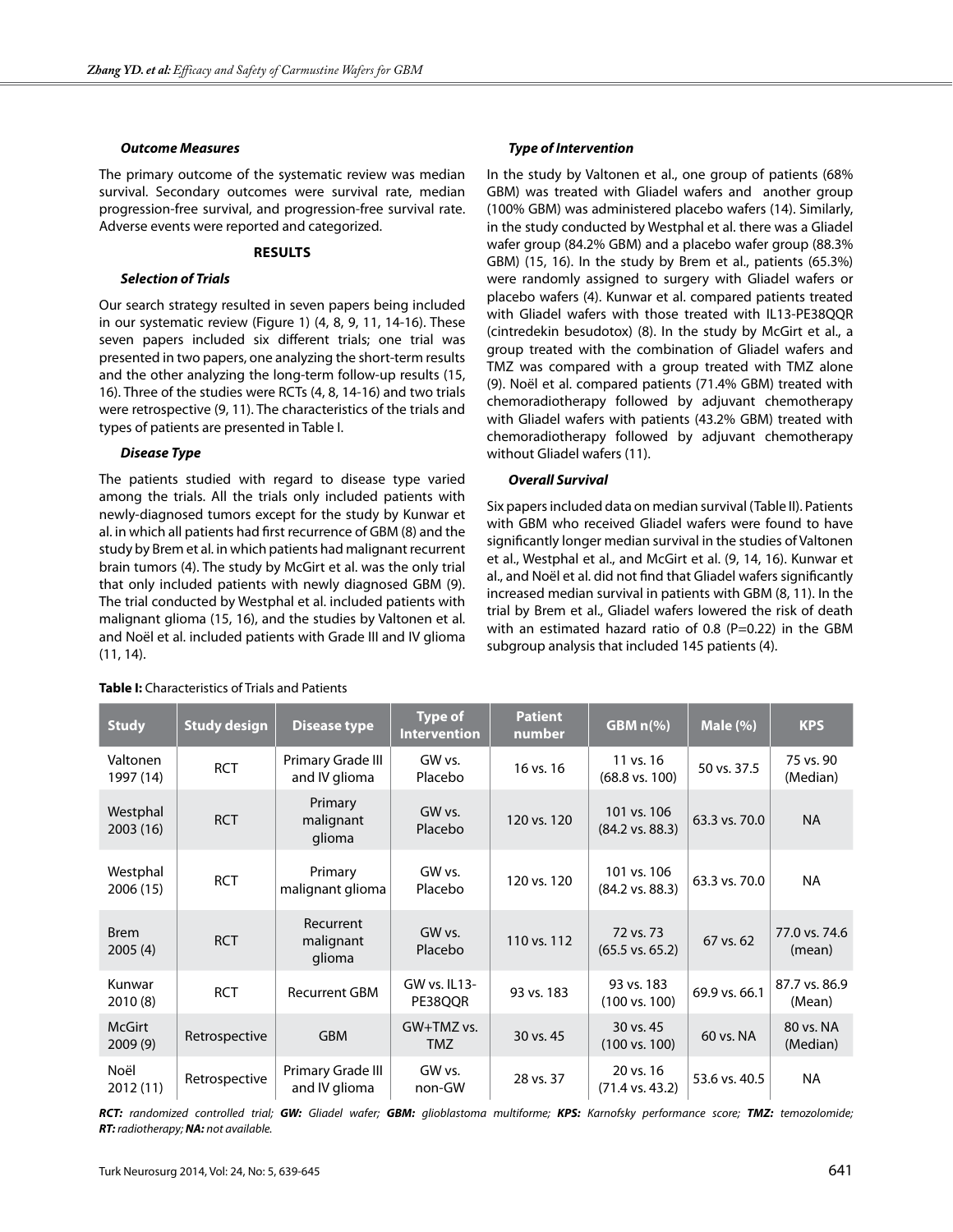| <b>Study</b>             | <b>Type of</b><br><b>Intervention</b> | <b>Median survival</b><br>(mo) for GBM<br>subgroup | Survival rate (%)                                                                                                    | <b>Median PFS</b><br>(mo) | PFS rate (%)                                                                                                               | <b>Follow-up</b><br>(mo) |
|--------------------------|---------------------------------------|----------------------------------------------------|----------------------------------------------------------------------------------------------------------------------|---------------------------|----------------------------------------------------------------------------------------------------------------------------|--------------------------|
| Valtonen<br>1997 (14)    | GW vs. Placebo                        | 53.3 vs. 39.9<br>$(P = 0.008)$                     | <b>NA</b>                                                                                                            | <b>NA</b>                 | <b>NA</b>                                                                                                                  | 24                       |
| Westphal<br>2003 (16)    | GW vs. Placebo                        | 13.5 vs. 11.4<br>$(P=0.04)$                        | 59.2 vs. 49.6 (1 yr);                                                                                                | 5.9 vs. 5.9<br>$(P=0.9)$  | <b>NA</b>                                                                                                                  | $12 - 30$                |
| Westphal<br>2006 (15)    | GW vs. Placebo                        | 13.1 vs. 11.4<br>$(P=0.08)$                        | 59.2 vs. 49.6 (1 yr);<br>15.8 vs. 8.3 (2 yr);<br>9.2 vs. 1.7 (3 yr,<br>$P = 0.01$                                    | <b>NA</b>                 | <b>NA</b>                                                                                                                  | 56                       |
| <b>Brem</b><br>2005(4)   | GW vs. Placebo                        | <b>NA</b>                                          | 56 vs. 36 (6 mo;<br>$P = 0.02$                                                                                       | <b>NA</b>                 | <b>NA</b>                                                                                                                  |                          |
| Kunwar<br>2010(8)        | GW vs. IL13-<br>PE38QQR               | 8.8 vs. 9.1<br>$(P=0.476)$                         | <b>NA</b>                                                                                                            | <b>NA</b>                 | <b>NA</b>                                                                                                                  | NA                       |
| <b>McGirt</b><br>2009(9) | $GW+TMZ$ vs.<br><b>TMZ</b>            | 20.7 vs. 14.7<br>(P < 0.01)                        | <b>NA</b>                                                                                                            | <b>NA</b>                 | <b>NA</b>                                                                                                                  | $18 + 10$                |
| Noël<br>2012 (11)        | GW vs.<br>non-GW                      | 20.8 vs. 13.8                                      | 95 vs. 81.3 (6 mo) <sup>a</sup><br>75 vs. 62.5 (1 yr) <sup>a</sup> ;<br>38.9 vs. 0 $(2 \text{ yr})^3$<br>$(P=0.067)$ | $9.7$ vs. $7.8^{\circ}$   | 73.7 vs. 64.6 (6 mo) <sup>a</sup><br>36.8 vs. 32.2 (12 mo) <sup>a</sup><br>27.6 vs. 21.5 (18 mo) <sup>a</sup><br>$(P=0.4)$ | 17.1                     |

## **Table II:** Summary of Efficacy

*GBM: glioblastoma multiforme; PFS: progression free survival; RFS: relapse free survival; mo: month; yr: year; a: for GBM subgroup.*

Only the two papers by Westphal et al., the paper by Noël et al., and the paper by Brem et al. compared the survival rate between groups. In the initial report by Westphal et al., the survival rate was not significantly better for GBM patients who received Gliadel wafers compared with GBM patients given placebo (16). In the follow-up study by Westphal et al. the 1- , 2- and 3-year survival rates were calculated and at 3 years the patients who received Gliadel wafers had a significantly better survival rate than those who received placebo (15). Noël et al. calculated survival rates at 6 months, 1 year, and 2 years for the subgroup of patients with GBM and found no significant differences in survival rates between those who did and did not receive Gliadel wafers (11). Brem et al. found that Gliadel wafers significantly improved survival at 6 months (4).

## *Progression-Free Survival*

Data on median progression-free survival were calculated in the initial study by Westphal et al. and in the study by Noël et al. (11, 16). There was no significant difference in progressionfree survival between patients given Gliadel wafers and those given placebo in the study by Westphal et al. (16). Also, Noël et al. did not find a significant difference between GBM patients who received Gliadel wafers and those who did not (11). Only in the study by Noël et al. was the progression-free survival rate reported. They found that there was no significant difference at 6, 12 and 18 months in the rates for GBM patients who did and did not receive Gliadel wafers (11).

## *Adverse Events*

Only Valtonen et al., Westphal et al. in their initial paper, Kunwar et al., and Brem et al. reported the incidence of adverse events (4, 8, 14, 16). The incidence of adverse events in these studies is summarized in Table III. Westphal et al. found no significant difference in events between the groups except for intracranial hypertension being more common at 6 months after surgery in the Gliadel wafer group, a result they attributed to recurrence of the primary tumor rather than to the wafers (16). The only significant difference in adverse events between the groups in the study by Kunwar et al. was that pulmonary embolism was more common in the group that received IL13-PE38QQR (8).

## **Discussion**

Our search strategy identified six trials of carmustine wafers for treating primary or first recurrence of GBM in which survival analysis was included. In two trials that also included patients with WHO Grade III glioma (11, 14), we extracted the data from subgroup analysis of GBM. The carmustine wafers were compared with placebo in three trials (4, 14, 16) and they were compared with a different treatment that did not include the wafers in another three trials (8, 9, 11). Our review revealed three trials in which patients with GBM who received carmustine wafers had statistically significant longer overall survival (9, 14, 16). Survival rate data were only reported in three trials (3, 15, 16) and the patients who received the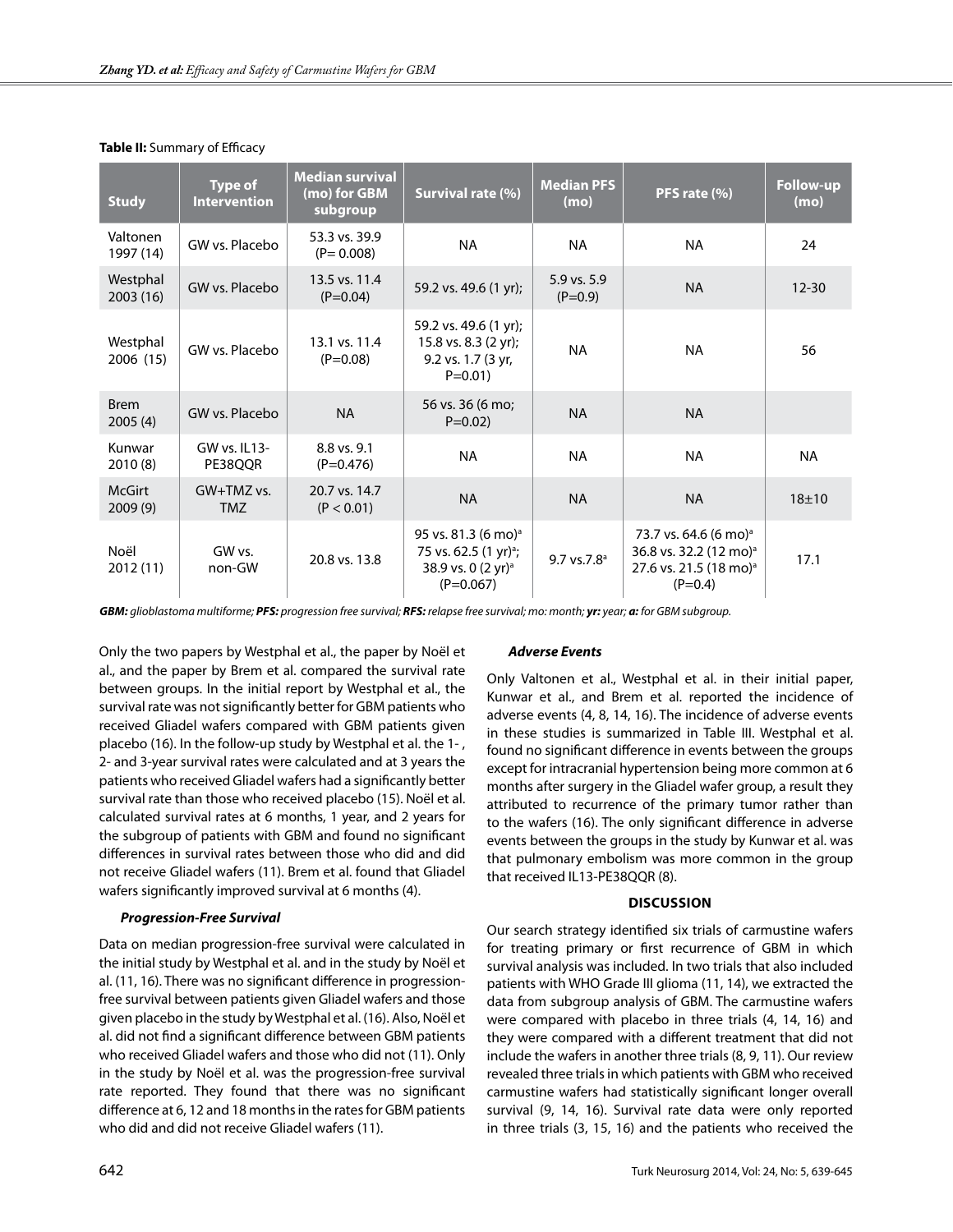| Adverse event (%)         | Valtonen 1997<br>(GW vs. Placebo) | <b>Westphal 2003</b><br>(GW vs. Placebo) | <b>Brem 2005</b><br>(GW vs. Placebo) | <b>Kunwar 2010</b><br>(GW vs. IL13) |  |  |  |  |
|---------------------------|-----------------------------------|------------------------------------------|--------------------------------------|-------------------------------------|--|--|--|--|
| <b>Nervous system</b>     |                                   |                                          |                                      |                                     |  |  |  |  |
| Abnormal gait             |                                   | $5 \text{ vs. } 5$                       |                                      | $0.5$ vs. $0.3$                     |  |  |  |  |
| Amnesia                   |                                   | 9.2 vs.10                                |                                      |                                     |  |  |  |  |
| Aphasia                   |                                   | 17.5 vs. 18.3                            |                                      | $1.6$ vs. $1.2$                     |  |  |  |  |
| Ataxia                    |                                   | 5.8 vs. 4.2                              |                                      |                                     |  |  |  |  |
| Brain edema               |                                   | 22.5 vs. 19.2                            |                                      | 0.2 vs. 0.3                         |  |  |  |  |
| Confusion                 |                                   | 23.3 vs 20.8                             |                                      |                                     |  |  |  |  |
| Convulsion                | 19 vs. 13                         | 33.3 vs. 37.4                            |                                      |                                     |  |  |  |  |
| Depression                |                                   | 15.8 vs. 10.0                            |                                      |                                     |  |  |  |  |
| <b>Dizziness</b>          |                                   | 5.0 vs. 9.2                              |                                      |                                     |  |  |  |  |
| Facial paralysis          |                                   | $6.7$ vs. 4.2                            |                                      |                                     |  |  |  |  |
| Grand mal convulsion      |                                   | 5.0 vs. 4.2                              |                                      |                                     |  |  |  |  |
| Headache                  |                                   |                                          |                                      | 0.3 vs. 0.4                         |  |  |  |  |
| Hemiplegia                |                                   | 40.8 vs. 44.2                            |                                      | $0.5$ vs. $0.3$                     |  |  |  |  |
| Hemiparesis               | 38 vs. 25                         |                                          |                                      | 1.5 vs. 0.8                         |  |  |  |  |
| Incoordination            |                                   | $2.5$ vs. $6.7$                          |                                      | $0.2$ vs. $0.3$                     |  |  |  |  |
| Intracranial hypertension |                                   | 9.2 vs. 1.7                              |                                      |                                     |  |  |  |  |
| Intracranial infection    |                                   |                                          | 3.6 vs. 0.9                          |                                     |  |  |  |  |
| Monoparesis               |                                   |                                          |                                      | 0.2 vs. 0.5                         |  |  |  |  |
| Mental status change      |                                   |                                          |                                      | 0.1 vs. 0.3                         |  |  |  |  |
| Neuropathy                |                                   | 6.7 vs. 10.0                             |                                      |                                     |  |  |  |  |
| Seizure                   |                                   |                                          | 37.3 vs. 28.6                        |                                     |  |  |  |  |
| Speech disorder           |                                   | 10.8 vs. 8.3                             |                                      |                                     |  |  |  |  |
| <b>Vascular system</b>    |                                   |                                          |                                      |                                     |  |  |  |  |
| Anemia                    |                                   |                                          | 7 vs. 11                             |                                     |  |  |  |  |
| Deep vein thrombosis      |                                   |                                          |                                      | $0.2$ vs. $0.5$                     |  |  |  |  |
| Thrombocytopenia          |                                   |                                          | 2 vs. 2                              |                                     |  |  |  |  |

## **Table III:** Summary of Adverse Events

*GW: Gliadel wafer.*

carmustine wafers had a significantly better overall survival rate in two of these trials. The incidence of events was similar in the two groups in all four trials that reported on adverse events (8, 14, 16). Overall results of these trials seem to suggest that carmustine wafer implantation demonstrates promise as an effective and tolerable treatment strategy for GBM.

Several other studies that did not meet our criteria for inclusion in this systematic review reported on survival of patients with GBM who received carmustine wafers. In a single-arm study, Bock et al. enrolled 44 patients with newly diagnosed GBM. All patients received carmustine wafers and concomitant radiochemotherapy (3). The median overall survival was 12.7 months and median progression-free survival was 7.0 months. In another single-arm study, Kleinberg et al. analyzed data for 46 patients with newly diagnosed malignant glioma (87% with GBM) who received carmustine wafers followed by radiotherapy (7). The median survival for the patients with GBM was 12.8 months. Attenello et al. retrospectively reviewed the records of 1013 patients with WHO grade III or IV malignant glioma (2). A total of 288 patients received carmustine wafers. Patients with GBM who received the wafers had a median survival of 13.5 months and a 2-year survival rate of 20%. In all four studies the median survival was about 13 months for patients with GBM who had implantation of carmustine wafers.

Previous systematic reviews of studies that focused on the use of carmustine wafers in patients with GBM were carried out by Perry et al. and Hart et al. (5, 12). The goal of the systematic review of Hart et al. was to assess the clinical effectiveness of the wafers and the goal of the systematic review by Perry et al. was to assess overall survival, adverse events, and quality of life. Hart et al. identified two RCTs in which carmustine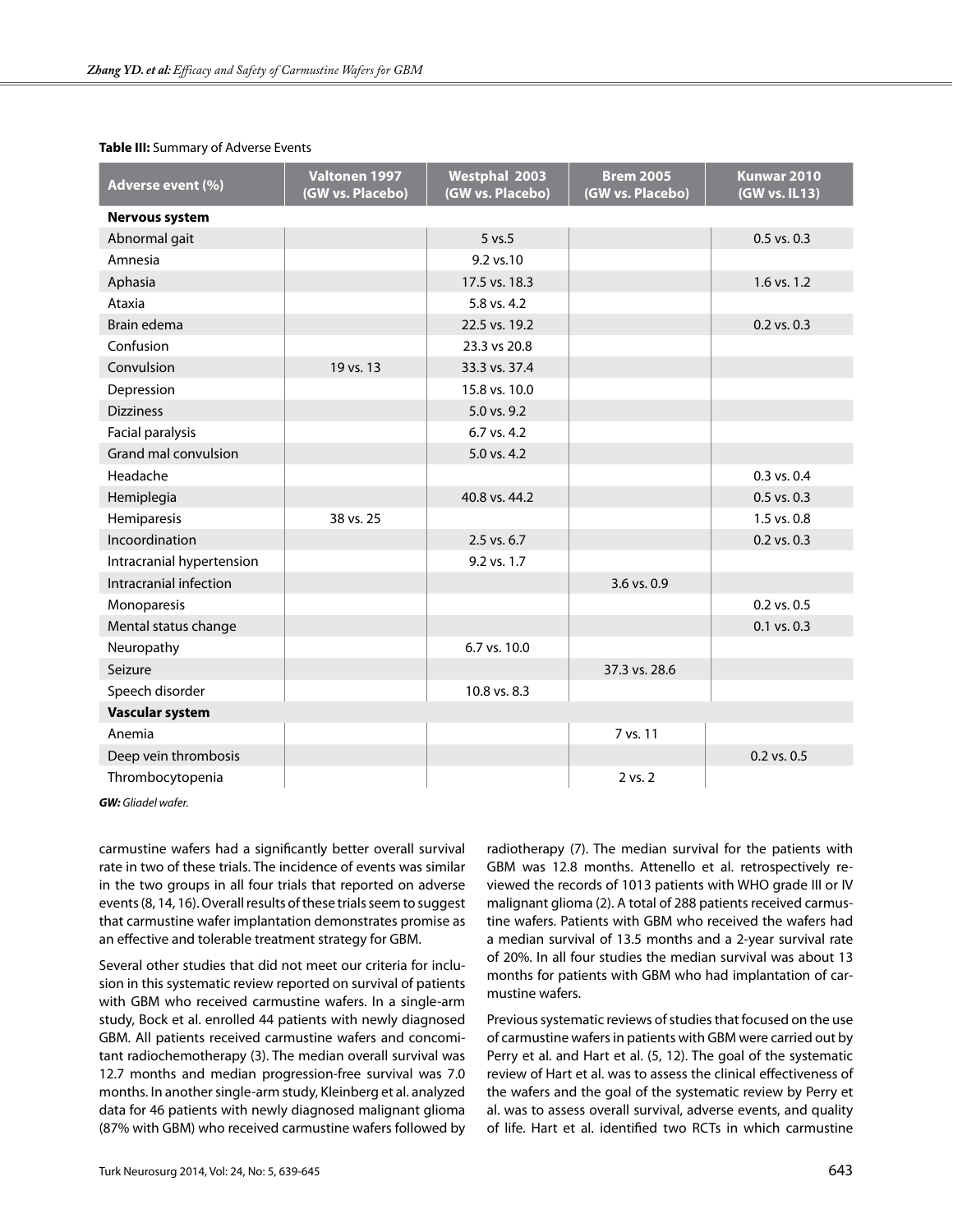wafers were compared with placebo and patients afterwards received radiotherapy and concluded that wafer implantation significantly improved survival without causing an increase in adverse events when compared with placebo. Perry et al. included two RCTs with patients who had newly diagnosed GBM and in both studies it was found that the wafers provided a significant survival benefit. Spiegel et al. performed a meta-analysis to assess the effect of adjuvant chemotherapy for GBM (13). They identified 16 trials in which adjuvant chemotherapy was compared with no therapy. Three of the trials included local therapy. The patients received carmustine wafers in two trials while cisplatin was used in one trial. The subgroup analysis of local therapy included all three trials. In our study, we focused on the efficacy and safety of Gliadel wafers for treating patients with GBM.

We found that the percentage of adverse events in the four studies that reported these findings was similar between the two treatment groups in each study. However, there was a large variation among the studies in the percentage of adverse events and this might be attributable to the different type of tumors (e.g., newly diagnosed vs recurrent) and differences in interventions.

We found differences in the definition of median survival among the five trials. Valtonen et al. and McGirt et al. defined survival as the time from surgery to death (9, 14). Westphal et al. and Kunwar et al. defined survival as the time from randomization until death or last known time the patient was alive (8, 16). In the study by Noël et al., survival was defined on the basis of the time after diagnosis by histopathological examination (11). Our review also revealed that the definitions of progression-free survival differed among the two studies that reported this outcome. Westphal et al. used progressionfree survival whereas Noël et al. used relapse-free survival (11, 16).

Our systematic review of the efficacy and safety of carmustine wafers in patients with GBM was limited because the studies we identified with our search strategy varied in the type of interventions used and the types of diseases selected for study inclusion. Also, there were differences in the definitions of overall survival and progression-free survival among the studies. In addition, not all studies reported the survival rate, median progression-free survival rate, progression-free survival rate, or percentages of adverse events.

In conclusion, our systematic review suggests that carmustine wafers show promise as an effective and tolerable treatment compared with other treatment strategies in patients with GBM. The use of carmustine wafers as monotherapy or in combination therapy for treating patients with GBM warrants further investigation in larger, randomized controlled trials.

## **References**

1. Adamson C, Kanu OO, Mehta AI, Di C, Lin N, Mattox AK, Bigner DD: Glioblastoma multiforme: A review of where we have been and where we are going. Expert Opin Investig Drugs 18(8):1061-1083, 2009

- 2. Attenello FJ, Mukherjee D, Datoo G, McGirt MJ, Bohan E, Weingart JD, Olivi A, Quinones-Hinojosa A, Brem H: Use of Gliadel (BCNU) wafer in the surgical treatment of malignant glioma: A 10-year institutional experience. Ann Surg Oncol 15:2887-2893, 2008
- 3. Bock HC, Puchner MJ, Lohmann F, Schutze M, Koll S, Ketter R, Buchalla R, Rainov N, Kantelhardt SR, Rohde V, Giese A: Firstline treatment of malignant glioma with carmustine implants followed by concomitant radiochemotherapy: A multicenter experience. Neurosurg Rev 33:441-449, 2010
- 4. Brem H, Piantadosi S, Burger PC, Walker M, Selker R, Vick NA, Black K, Sisti M, Brem S, Mohr G, et al: Placebo-controlled trial of safety and efficacy of intraoperative controlled delivery by biodegradable polymers of chemotherapy for recurrent gliomas. The Polymer-brain Tumor Treatment Group. Lancet 345:1008-1012, 1995
- 5. Hart MG, Grant R, Garside R, Rogers G, Somerville M, Stein K: Chemotherapy wafers for high grade glioma. Cochrane Database Syst Rev (3):CD007294, 2011
- 6. Kanu OO, Mehta A, Di C, Lin N, Bortoff K, Bigner DD, Yan H, Adamson DC: Glioblastoma multiforme: A review of therapeutic targets. Expert Opin Ther Targets 13:701-718, 2009
- 7. Kleinberg LR, Weingart J, Burger P, Carson K, Grossman SA, Li K, Olivi A, Wharam MD, Brem H: Clinical course and pathologic findings after Gliadel and radiotherapy for newly diagnosed malignant glioma: Implications for patient management. Cancer Invest 22:1-9, 2004
- 8. Kunwar S, Chang S, Westphal M, Vogelbaum M, Sampson J, Barnett G, Shaffrey M, Ram Z, Piepmeier J, Prados M, Croteau D, Pedain C, Leland P, Husain SR, Joshi BH, Puri RK, Group PS: Phase III randomized trial of CED of IL13-PE38QQR vs Gliadel wafers for recurrent glioblastoma. Neuro Oncol 12:871-881, 2010
- 9. McGirt MJ, Than KD, Weingart JD, Chaichana KL, Attenello FJ, Olivi A, Laterra J, Kleinberg LR, Grossman SA, Brem H, Quinones-Hinojosa A: Gliadel (BCNU) wafer plus concomitant temozolomide therapy after primary resection of glioblastoma multiforme. J Neurosurg 110:583-588, 2009
- 10. Nagpal S: The role of BCNU polymer wafers (Gliadel) in the treatment of malignant glioma. Neurosurg Clin N Am 23: ix, 289-295,2012
- 11. Noël G, Schott R, Froelich S, Gaub MP, Boyer P, Fischer-Lokou D, Dufour P, Kehrli P, Maitrot D: Retrospective comparison of chemoradiotherapy followed by adjuvant chemotherapy, with or without prior gliadel implantation (carmustine) after initial surgery in patients with newly diagnosed high-grade gliomas. Int J Radiat Oncol Biol Phys 82:749-755, 2012
- 12. Perry J, Chambers A, Spithoff K, Laperriere N: Gliadel wafers in the treatment of malignant glioma: A systematic review. Curr Oncol 14:189-194, 2007
- 13. Spiegel BM, Esrailian E, Laine L, Chamberlain MC: Clinical impact of adjuvant chemotherapy in glioblastoma multiforme: A meta-analysis. CNS Drugs 21:775-787, 2007